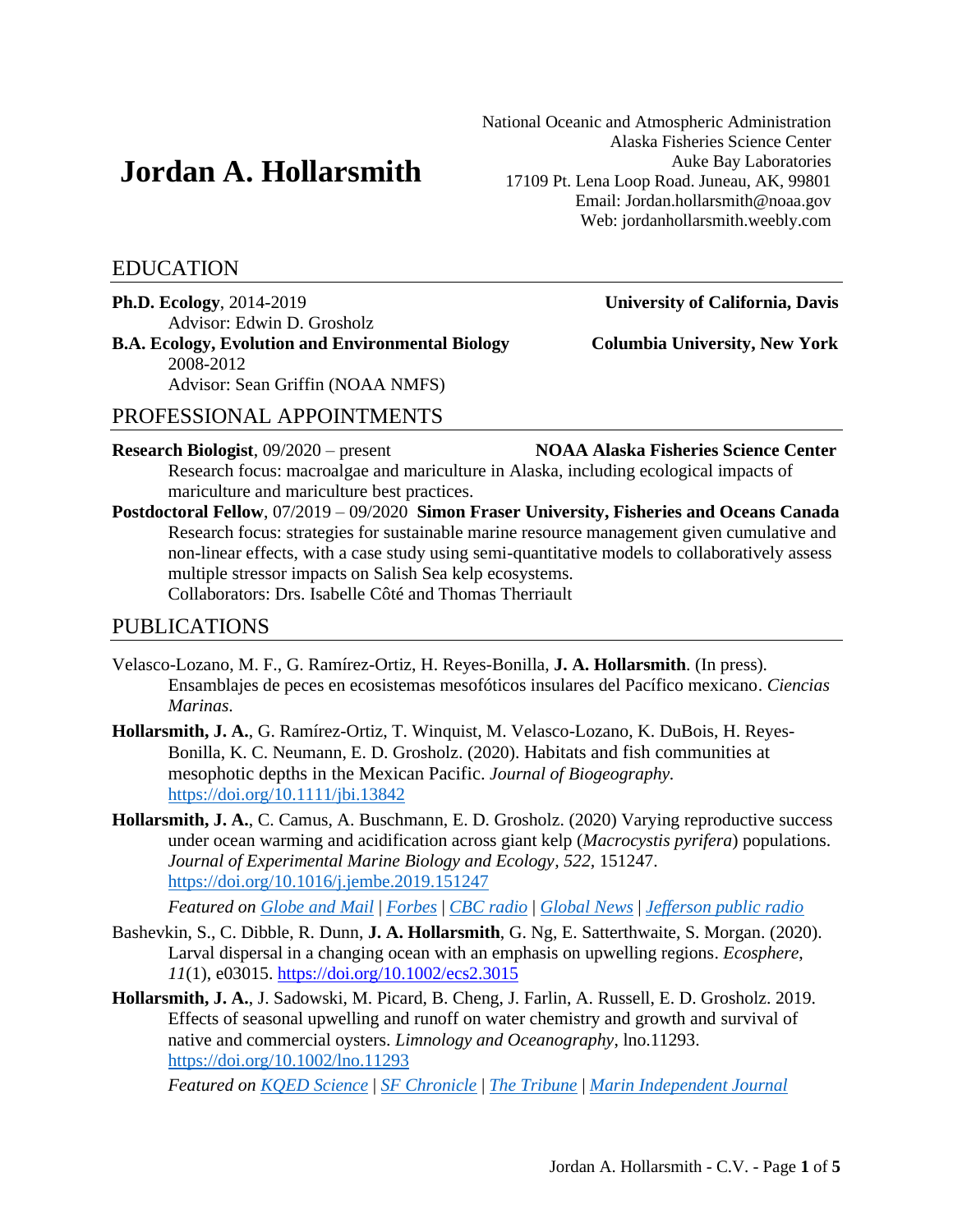- Williams, S. L., C. Sur, N. Janetski, **J. A. Hollarsmith**, S. Rapi, L. Barron, L., S. J. Heatwole, A. M. Yusuf, S. Yusuf, J. Jompa, F. Mars. 2019. Large-scale coral reef rehabilitation after blast fishing in Indonesia. *Restoration Ecology*, 27(2), 447–456.<https://doi.org/10.1111/rec.12866> *Feature on [Forbes](https://www.forbes.com/sites/priyashukla/2018/10/05/using-steel-spiders-we-can-revive-large-swathes-of-coral-reefs/)* | *[UC Davis News](https://www.ucdavis.edu/climate-science/news/large-stretches-coral-reefs-can-be-rehabilitated)*
- **Hollarsmith, J. A**., S. P. Griffin, T. D. Moore. 2012. Success of outplanted *Acropora cervicornis*  colonies in reef restoration. Proceedings of the 12<sup>th</sup> International Coral Reef Symposium, Cairns, Australia, 9-13 July 2012.

#### *In Submission or Preparation*

- **Hollarsmith, J. A.**, T. Therriault, I. M. Côté. Practical implementation of cumulative effects management of marine ecosystems in western North America. *In revision at Conservation Biology.*
- **Hollarsmith, J. A.** K. S. Andrews, N. Naar, S. Starko, M. Calloway, A. Obaza, J. Selleck, D. Tonnes, E. Buckner, I. M. Côté, T. W. Therriault. Towards a conceptual framework for managing and conserving kelp forests in future oceans: a case study in the Salish Sea. *In prep.*
- **Hollarsmith, J. A.**, T. Winquist, A. Korabik. Reproductive response of bull kelp (*Nereocystis luetkeana*) to temperature and pH. *Dataset.*

#### FUNDING & AWARDS

| 2019 | Canadian Healthy Oceans Network 2.2.4 Postdoctoral Fellowship                    |
|------|----------------------------------------------------------------------------------|
| 2019 | The University of California Institute for Mexico and the United States (UC      |
|      | MEXUS) and Mexico's National Council for Science and Technology (CONACYT)        |
|      | Postdoctoral Fellowship (declined)                                               |
| 2018 | University of California Institute for Mexico and the United States (UC MEXUS)   |
|      | Small Grants Program (\$1,500).                                                  |
| 2018 | American Philosophical Society Lewis and Clark Fund for Exploration and Field    |
|      | Research (\$4,800).                                                              |
| 2018 | The Explorer's Club Exploration Fund Grant (\$1,200).                            |
| 2017 | National Science Foundation Graduate Research Internship Program (NSF GRIP) in   |
|      | collaboration with the NOAA National Marine Fisheries Service, Seattle, WA       |
|      | $(\$5,000).$                                                                     |
| 2017 | National Geographic Society Committee for Research and Exploration, grant number |
|      | CP-095ER-17 (\$5,189).                                                           |
| 2017 | Western Society of Naturalists - Best Student Paper, Organismal Biology          |
| 2016 | National Science Foundation Graduate Research Opportunities Worldwide (NSF       |
|      | GROW) and Chile's National Commission for Scientific and Technological Research  |
|      | (CONICYT) (\$10,000).                                                            |
| 2016 | Point Reyes National Marine Sanctuary Neubacher Fund (\$2,967.27).               |
| 2016 | University of California Henry A. Jastro Research Fellowship. (\$2,100).         |
| 2015 | The Explorer's Club Exploration Fund Grant (\$1,600).                            |
| 2014 | National Science Foundation Graduate Research Fellowship Program (NSF GRFP)      |
| 2014 | Graduate Group in Ecology Fellowship, University of California-Davis             |
| 2010 | National Oceanic and Atmospheric Administration Ernest F. Hollings Scholarship   |
| 2010 | National Science Foundation Research Experience for Undergraduates (NSF REU)     |
|      |                                                                                  |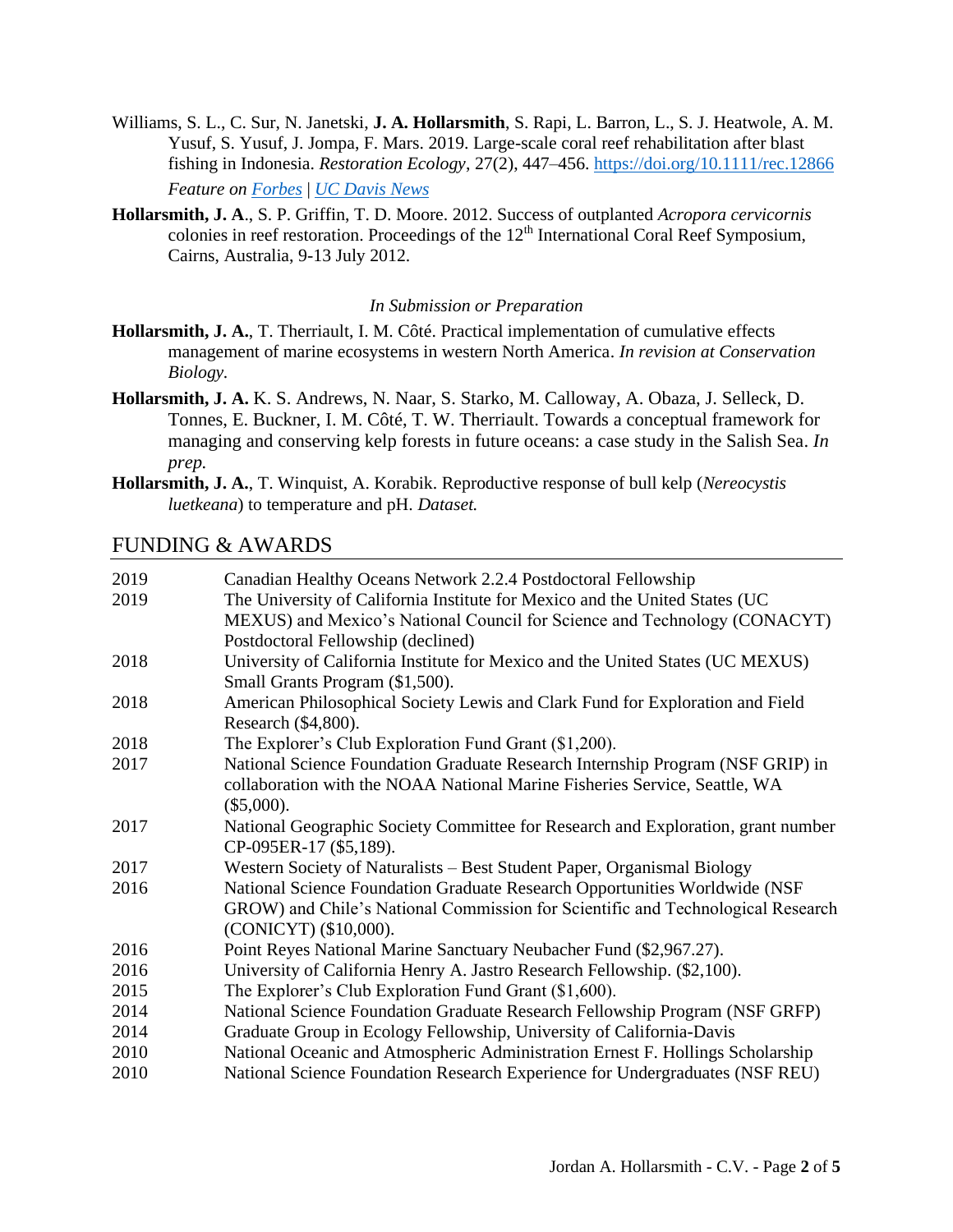# TEACHING & MENTORING EXPERIENCE

#### **Instructor**

| 2019                  | ¿Qué nos puede enseñar el océano sobre el espacio exterior? Clubes de Ciencia,<br>Ensenada, Mexico. August 4-10.                |
|-----------------------|---------------------------------------------------------------------------------------------------------------------------------|
| 2018                  | Biodiversidad y cambios climáticos en el mar: de arrecifes a microbios. Clubes de<br>Ciencia, La Paz, Mexico. July 30-August 3. |
| 2015                  | Graduate Group in Ecology NSF GRFP Workshop. University of California-Davis.                                                    |
|                       | <b>Teaching Assistant</b>                                                                                                       |
| 2015                  | Population Dynamics and Modeling. University of California-Davis. Spring quarter.                                               |
|                       | <b>Supervisor/Mentor</b>                                                                                                        |
| 2020                  | Juanita Martis (SFU undergraduate honors student)                                                                               |
| 2018                  | Alexia Uribe (Universidad Autónoma de Baja California Sur intern), Jennifer                                                     |
|                       | Oceguera (UC-Davis intern), Manuel Velasco (Dissertation Committee; Universidad                                                 |
|                       | Autónoma de Baja California Sur)                                                                                                |
| 2017                  | Haley Stott (paid laboratory and field assistant)                                                                               |
| 2016                  | Aanisah Houston (Santa Rosa Junior College intern), Chad Martin (Santa Rosa Junior                                              |
|                       | College intern), Mariah Dorado (Santa Rosa Junior College intern)                                                               |
| <b>Guest Lecturer</b> |                                                                                                                                 |
| 2020                  | "Kelp ecology and conservation." Phycology. Tarleton University. April 17.                                                      |
| 2017                  | "Climate change in the ocean." Climate Change, Water, and Society. University of                                                |
|                       | California-Davis. November 20.                                                                                                  |
| 2016                  | "The ecology of upwelling zones." Oceanography. Antarctic Circumnavigation                                                      |
|                       | Expedition Maritime Academy. R/V Akademik Tryoshnikov. November 26.                                                             |
| 2015                  | "Tropical field work." Ecology of Tropical Latitudes. University of California-Davis.<br>April 15.                              |
|                       |                                                                                                                                 |

### SELECTED PRESENTATIONS

- **Hollarsmith, J.A.,** K. S. Andrews, N. Naar, S. Starko, M. Calloway, A. Obaza, J. Selleck, D. Tonnes, E. Buckner, I. M. Côté, T. W. Therriault. Towards a conceptual framework for managing and conserving kelp forests in future oceans: a case study in the Salish Sea. Western Society of Naturalists virtual conference.  $5 - 7$  November.
- **Hollarsmith, J.A.** Conservation complications in a changing sea. Biology Seminar Series, Western Washington University. 13 November 2019. **(Invited seminar)**
- **Hollarsmith, J.A.** Gradients in the sea: causes and consequences for biodiversity. Les Ecologistes, Simon Fraser University. 24 October 2019. **(Invited seminar)**
- **Hollarsmith, J.A.** Mesophotic ecosystems of the Revillagigedo Archipelago. Sea Shepherd Conservation Society: Operation Treasured Islands M/V Sharpie. 20 December 2018. **(Invited seminar)**
- **Hollarsmith, J.A.**, G. Ramírez Ortiz, T. Winquist, K. DuBois, H. Reyes Bonilla, E. D. Grosholz. Kelp in the Gulf of California? Maybe in the deep! Western Society of Naturalists, Tacoma, WA. 8 – 11 December 2018.
- **Hollarsmith, J.A.** The ecology of gradients. Explorer's Club, Northern California Chapter Meeting. San Francisco, CA. 25 May 2018. **(Invited seminar)**
- **Hollarsmith, J.A.,** B. Rubinoff, E. D. Grosholz. Biodiversity gradients in the Tomales Bay kelp beds. California Shore and Beach Preservation Association conference "Coastal Conditions - Strategies for the Present and Future", Bodega Bay, CA. 17-19 April 2018.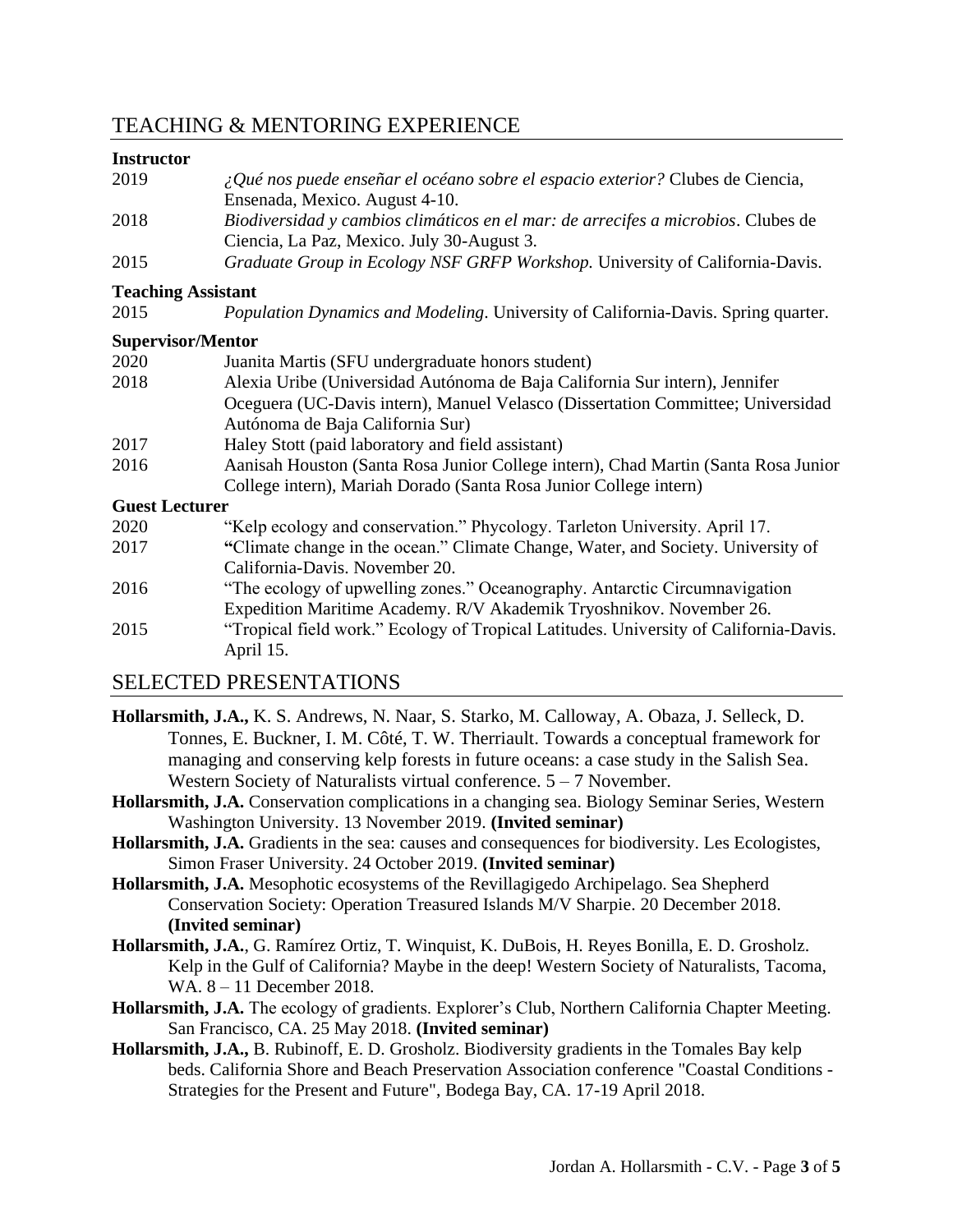- **Hollarsmith, J.A.,** C. Camus Torres, A. Bushmann, E. D. Grosholz. Local adaptation in giant kelp (*Macrocystis pyrifera*) to temperature and pH. Western Society of Naturalists, Pasadena, CA. 16-19 November 2017. (**Winner of best student paper in organismal biology**)
- **Hollarsmith, J.A.,** C. Camus Torres, A. Bushmann, E. D. Grosholz. Local adaptation in giant kelp (*Macrocystis pyrifera*) to temperature and pH. Ecological Society of America, Portland, OR. 6-11 August 2017.
- **Hollarsmith, J.A.,** Chile vs. California: whose kelp will survive the hot and sour seas? Science Uncorked at Gourmet Au Bay. Bodega Bay, CA. 27 September 2017. **(Invited seminar)**
- **Hollarsmith, J.A.**, Adaptaciones locales en *Macrocystis*. Instituto Marino de la Universidad de Los Lagos. Puerto Montt, Chile. 31 March 2017. **(Invited seminar)**
- **Hollarsmith, J.A.,** M. Picard, J. Farlin, H. Stott, B. Rubinoff, A. Russell, E.D. Grosholz. 2016. Short-term estuarine acidification: Spatially complex impacts of upwelling and run-off on oyster growth and water chemistry in a Northern California estuary. Ecological Society of America. Fort Lauderdale, FL. 7-12 August 2016.
- **Hollarsmith, J.A.,** S.P. Griffin, T.D. Moore. Success of outplanted *Acropora cervicornis* colonies in reef restoration. International Coral Reef Symposium. Cairns, Australia. 9-13 July 2012. (poster)

# RESEARCH & PROFESSIONAL EXPERIENCE

# **Research Advisory Council Member Puget Sound Restoration Fund, Washington**

Provide expertise for Bull kelp (*Nereocystis luetkeana*) conservation and restoration activities, participate in dive operations to survey beds. 07/2017 – present

**Kelp Recovery Plan Consultant NOAA, Northwest Straights Commission, Washington** Provide expertise, including ecological and demographic knowledge and satellite maps of Bull kelp, serve as a peer reviewer of the Puget Sound Kelp Recovery Plan. 11/2017 to present

#### **ROV** Consultant Sea Shepherd Conservation Society, Canada

Led operations using a remotely operated vehicle  $(RO<sup>V</sup>)$  to survey benthic impacts of salmon farms in the Discovery Islands, British Columbia, with Chief Quocksister Jr. (Laichkwiltach Nation) on the R/V Martin Sheen. 07/2019.

### **Volunteer Diver California Academy of Sciences, California**

Maintained aquarium tanks on SCUBA, provided surface support to divers and scientists, gave coral reef presentations on surface-supply with full face mask to the public. 10/2013 – 05/2017 **.**

#### **Project Leader Fundación Ecológica de Punta Cana, Dominican Republic** Led coral gardening and restoration efforts as part of the Inter-American Development Bank Coral Gardening Initiative. Coordinated interns, trained volunteers, and conducted outreach to local school and university groups. 01/2014 – 06/2014

**Research Technician and Scientific Diver Australian Institute of Marine Science, Australia** Conducted aquarium experiments on growth and survival of Pacific coral (*Porites* sp., *Pocillopora* sp., *Acropora* sp.) under thermal and acidification stress. Scientific diver and small boat operator in remote Great Barrier Reef sites from the R/V Cape Ferguson. 09/2012 – 05/2013

# RELEVANT SKILLS

Statistics (R): ordination (PCA, CCA, NMDS); generalized linear mixed models using frequentist and Bayesian methods; Bayesian belief networks